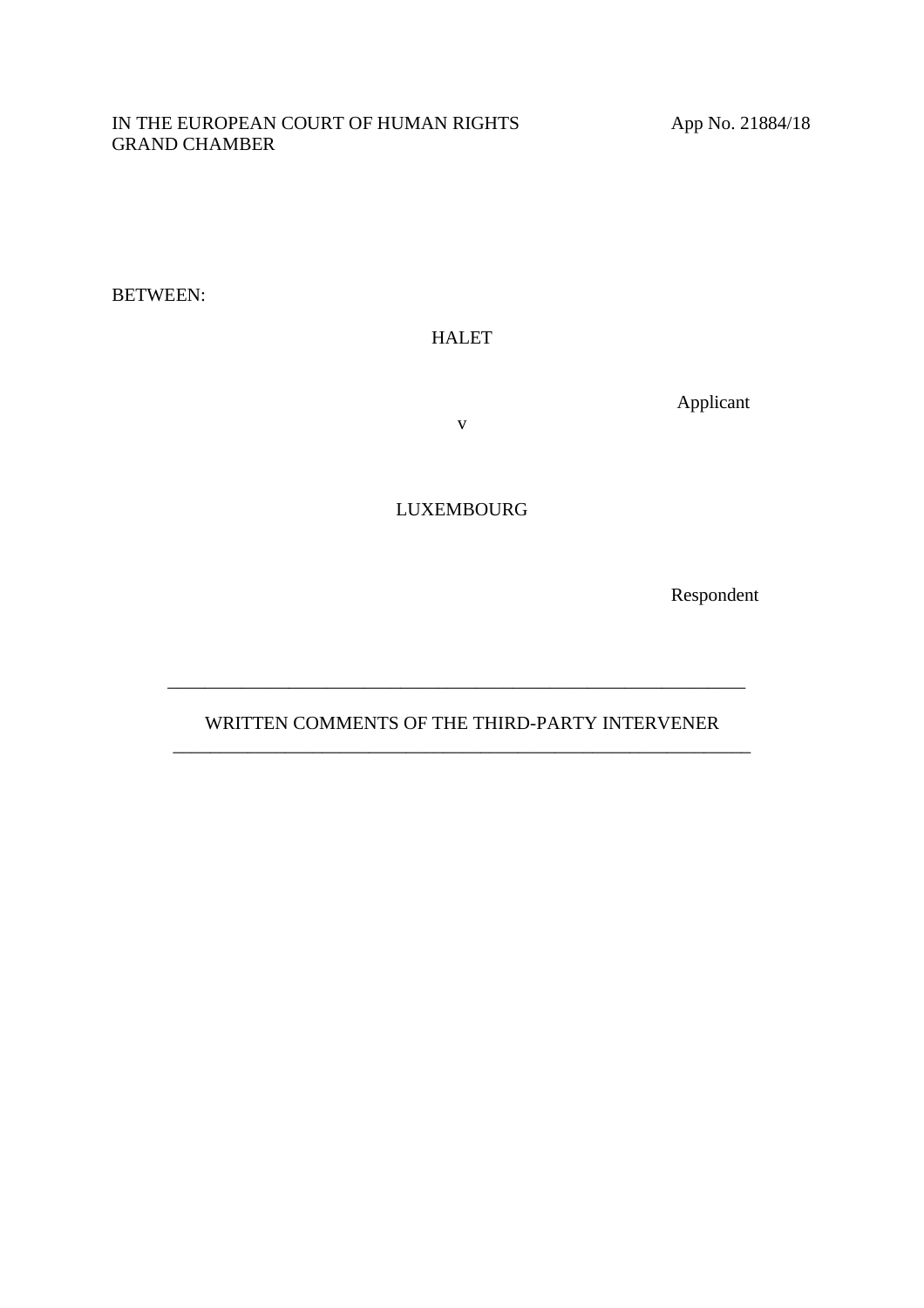# **Introduction**

- 1. These written comments are submitted by Media Defence, hereafter 'the Intervener', pursuant to leave granted by the President of the Grand Chamber in accordance with Rule 44 of the Rules of Court.
- 2. This case concerns the criminal conviction of the applicant, an employee of a multinational company, following the disclosure of sixteen company documents to an investigative journalist. The documents were used in a television program about multinational companies and the payment of tax. They were also published online by the International Consortium of Investigative Journalists. In the domestic proceedings, and before a Chamber of the Third Section of the Court, there was no dispute as to the public interest in the documents or that they had contributed to public debate on the issues of transparency and fairness in the tax system, nationally and internationally. Notwithstanding this, the Chamber found no violation of article 10. It held that the domestic courts had carried out an appropriate balancing exercise between harm to the company and the applicant's right to freedom of expression. In particular, it endorsed the approach of the domestic court, that the finding that the documents did not contain information that was "essential, new and unknown", was a legitimate consideration in its analysis of those competing rights.
- 3. The issues to be determined in this case are likely to have a significant impact on how investigative journalism is conducted, including with respect to newsgathering and reportage. Journalistic sources are coming under increasing pressure throughout the territory of the Council of Europe, through sophisticated surveillance techniques, seizure of equipment during raids on homes and media houses, and threats and intimidation.<sup>1</sup> This is the case even though states are required to create a favourable environment for public debate and for the expression of opinions and ideas without fear.<sup>2</sup> Whistleblowers play an important role as a journalistic source, disclosing important information on a range of matters relating to the public interest. Any measure that reduces the level of protection available to whistleblowers by extension impacts on the ability of the press to do its job.
- 4. These written comments seek to assist the Court in its determination of the issues raised in this case by providing an analysis of international and comparative law addressing the

<sup>1</sup> Council of Europe, *Hands Off Press Freedom: Attacks on Media in Europe Must Not Become a New Normal*, Annual Report by the partner organisations to the Council of Europe Platform to Promote the Protection of Journalism and Safety of Journalists, (March 2020), available at: [https://rm.coe.int/annual](https://rm.coe.int/annual-report-en-final-23-april-2020/16809e39dd)[report-en-final-23-april-2020/16809e39dd](https://rm.coe.int/annual-report-en-final-23-april-2020/16809e39dd)

<sup>2</sup> ECtHR, *Dink v Turkey*, nos. 2668/07 and 4 others, 14 September 2010, §137; See also, Committee of Ministers, *Recommendation CM/Rec (2016) 4 of the Committee of Ministers to member States on the protection of journalism and safety of journalists and other media actors* (13 April 2016), available at: [https://search.coe.int/cm/Pages/result\\_details.aspx?ObjectId=09000016806415d9#\\_ftn1,](https://search.coe.int/cm/Pages/result_details.aspx?ObjectId=09000016806415d9#_ftn1)§2:"Member States should put in place a comprehensive legislative framework that enables journalists and other media actors to contribute to public debate effectively and without fear"; Parliamentary Assembly of the Council of Europe, *Resolutions 2137(2020) Threats to media freedom and journalists' security in Europe* (28 January 2020), available at: [https://assembly.coe.int/nw/xml/XRef/Xref-XML2HTML-](https://assembly.coe.int/nw/xml/XRef/Xref-XML2HTML-en.asp?fileid=28508&lang=en)

[en.asp?fileid=28508&lang=en](https://assembly.coe.int/nw/xml/XRef/Xref-XML2HTML-en.asp?fileid=28508&lang=en) §6: "The Assembly calls on member States to create an enabling and favourable media environment and review to this end their legislation, seeking to prevent any misuse of different laws or provisions which may impact on media freedom–such as those on defamation, antiterrorism, national security, public order, hate speech, blasphemy or memory laws–which are too often applied to intimidate and silence journalists".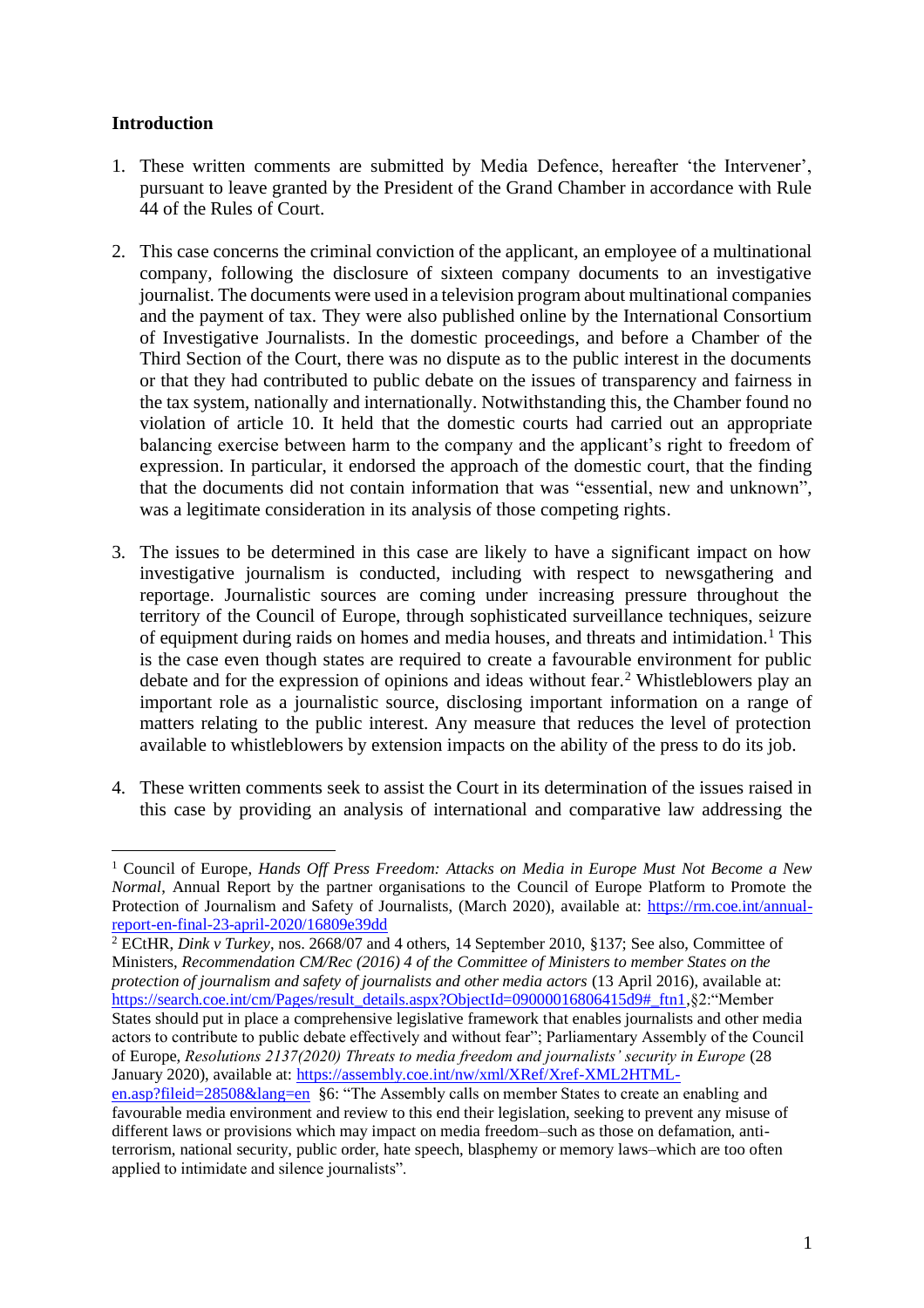following considerations: (1) The essential role of whistleblowing for effective newsgathering and reportage on public interest matters; (2) The emerging legislative consensus, in Europe and elsewhere, of the importance of ensuring whistleblower protection, having regard to reporting on matters of public interest; (3) Relevant factors to be taken into account when considering whistleblowing in the context of private enterprise.

## **The essential role of whistleblowing for effective newsgathering and reportage on public interest matters**

- 5. The justification for free speech most often associated with freedom of the press is the 'argument from democracy'.<sup>3</sup> The emphasis is on the public's interest in receiving information to facilitate participation in informed debate and deliberation.<sup>4</sup> The availability through the media of a range of information on matters of public concern and controversy allows for informed public opinion to emerge. For that information to be available the press must be able to access it.<sup>5</sup>
- 6. On matters of public concern, where information is purposely concealed or obscured, often the only way in which it can become public knowledge is through a whistleblower. To ensure such information is publicly disclosed whistleblowers often rely on the support of journalists to disseminate that information. The relationship between journalists and their sources, including whistleblowers, begins at the newsgathering phase. Newsgathering is protected by article 10 and this Court has recognised that "the gathering of information … is an essential preparatory step in journalism and is an inherent, protected part of press freedom",<sup>6</sup> while noting the resulting chilling effect that can be caused by obstacles that are created to hinder certain methods used to gather information.<sup>7</sup> In its case law, the Court has protected different forms of preparatory newsgathering activity, including communications with confidential sources, $8$  access to certain types of information<sup>9</sup>, and interviews with third parties.<sup>10</sup>

<sup>&</sup>lt;sup>3</sup> Eric Barendt, *Freedom of Speech* (2<sup>nd</sup> edition), Oxford University Press 2007

<sup>4</sup> Related to this, according to the Special Rapporteur on the promotion and protection of the right to freedom of opinion and expression the right to information is grounded in the public's right to know "information of public interest" see UN General Assembly, *Promotion and protection of the right to freedom of opinion and expression,* UN Doc No. A/68/362 (4 September 2013), available at:

[https://undocs.org/A/68/362,](https://undocs.org/A/68/362) §19; see also the Inter-American Court, in the Advisory Opinion concerning *Compulsory Membership in an Association Prescribed by Law for the Practice of Journalism*, Advisory Opinion OC-5/85, (Ser. A) No 5 (1985), [70]: '[f]reedom of expression is a cornerstone upon which the very existence of a democratic society rests. It is indispensable for the formation of public opinion … It represents, in short, the means that enable the community, when exercising its options, to be sufficiently informed. Consequently, it can be said that a society that is not well informed is not a society that is truly free.'

<sup>&</sup>lt;sup>5</sup> In the UK House of Lords case R v Shayler, Lord Bingham noted "the role of the press in exposing abuses and miscarriages of justice has been a potent and honourable one … but the press cannot expose that of which it is denied knowledge". See *R v Shayler*, UKHL 11, §21, 21 March 2002

<sup>6</sup> ECtHR, *Társaság a Szabadságjogokért v Hungary*, no. 37374/05, §27, 14 April 2009 7 *Id*., §38.

<sup>8</sup> ECtHR, *Goodwin v the United Kingdom*, 27 March 1996, *Reports of Judgments and Decisions* 1996-II <sup>9</sup> ECtHR, *Youth Initiative for Human Rights v Serbia*, no. 48135/06, 25 June 2013

<sup>10</sup> See ECtHR, *Jersild v Denmark*, 23 September 1994, §35, Series A no. 298, in which the Court observed that the preparatory step of conducting interviews is "one of the most important means whereby the press is able to play its vital role of 'public watchdog'."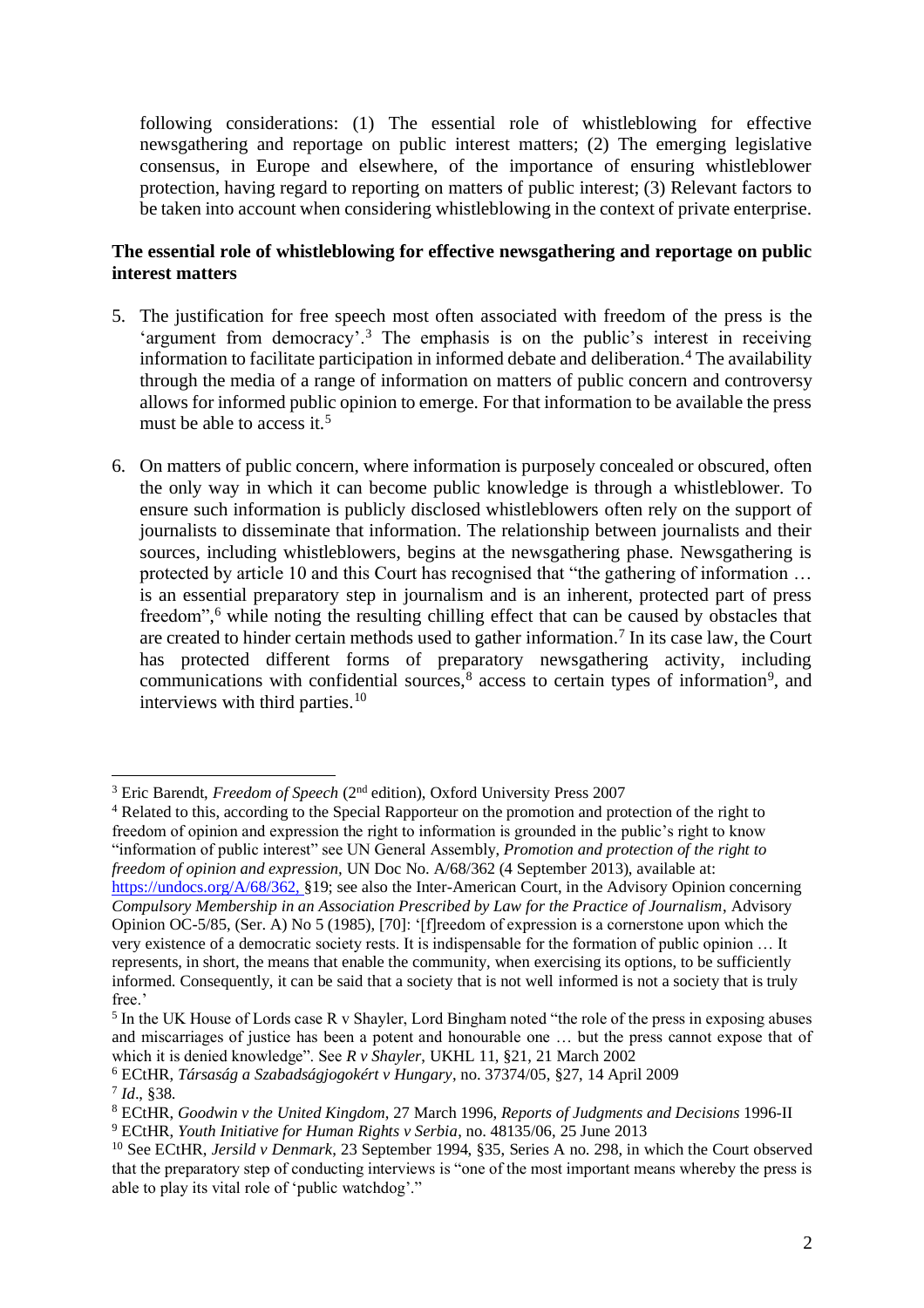- 7. Connected to this is the recognition that the case law of this Court confers upon journalists "certain increased protections under Article 10 of the Convention".<sup>11</sup> The rationale behind this was explained by Laws LJ in a case before the High Court of England and Wales involving the seizure of material obtained by Edward Snowden from the partner of a prominent journalist, where he noted: "… an important difference between the general justification of free expression and the particular justification of its sub-class, journalistic expression. The former is a right which belongs to every individual for his own sake. But the latter is given to serve the public at large … The journalist enjoys no heightened protection for his own sake, but only for the sake of his readers or his audience."<sup>12</sup>
- 8. The emphasis therefore is on the benefit that accrues to the reader or audience, as opposed to the rights of the 'speaker'. Seen in this light, the critical importance of whistleblowing to newsgathering, especially in the context of investigative journalism, is evident.<sup>13</sup> The Organisation for Economic Cooperation and Development (the OECD), in a recent report, noted that, "Whistleblower protection is the ultimate line of defence for safeguarding the public interest."<sup>14</sup>
- 9. In recent years important stories involving corruption and malfeasance have only come to light because of whistleblowers. Relying on the disclosure of information by whistleblowers, investigative journalists have reported on the harmful societal impact of decisions taken by Facebook<sup>15</sup>; the problems in manufacturing at Boeing in the wake of two airplane crashes<sup>16</sup>; and the extensive corruption at a prominent healthcare start-up<sup>17</sup>. In

<sup>11</sup> Committee of Ministers of the Council of Europe, *Declaration of the Committee of Ministers on the protection of journalism and safety of journalists and other media actors*, (adopted on 30 April 2014 at the 1198th meeting), available at:

[https://search.coe.int/cm/Pages/result\\_details.aspx?ObjectId=09000016805c5e9d,](https://search.coe.int/cm/Pages/result_details.aspx?ObjectId=09000016805c5e9d) §6; See also ECtHR, *Stoll v Switzerland* [GC], no. 69698/01, §102, ECHR 2007-V; ECtHR, *Thoma v Luxembourg,* no. 38432/97, §48, ECHR 2001-III

<sup>12</sup> England and Wales High Court, *David Miranda v Secretary of State and Another*, [2014] EWHC 255 (Admin), §46

<sup>13</sup>The European Parliament and the Council of the European Union, *Directive (EU) 2019/1937 on the protection of persons who report breaches of Union law,* (23 October 2019), available at: [https://eur](https://eur-lex.europa.eu/legal-content/EN/TXT/PDF/?uri=CELEX:32019L1937)[lex.europa.eu/legal-content/EN/TXT/PDF/?uri=CELEX:32019L1937,](https://eur-lex.europa.eu/legal-content/EN/TXT/PDF/?uri=CELEX:32019L1937) §46: "Whistleblowers are, in particular, important sources for investigative journalists. Providing effective protection to whistleblowers from retaliation increases legal certainty for potential whistleblowers and thereby encourages whistleblowing also through the media. In this respect, protection of whistleblowers as journalistic sources is crucial for safeguarding the 'watchdog' role of investigative journalism in democratic societies."

<sup>&</sup>lt;sup>14</sup>OECD, *Committing to Effective Whistleblower Protection*, (16 March 2016), available at: [https://read.oecd-ilibrary.org/governance/committing-to-effective-whistleblower-](https://read.oecd-ilibrary.org/governance/committing-to-effective-whistleblower-protection_9789264252639-en#page13)

protection 9789264252639-en#page13, page 11; See also David Lewis, AJ Brown and Richard Moberly, *International Handbook on Whistleblowing Research*, Cheltenham UK 2014, page 33: "In the modern age of institutions, whistleblowing is now established as one of the most important processes – if not the single most important process - by which governments and corporations are kept accountable to the societies they are meant to serve and service".

<sup>15</sup> The Washington Post, *A whistleblower's power: Key takeaways from the Facebook Papers*, (26 October 2021), available at: [https://www.washingtonpost.com/technology/2021/10/25/what-are-the-facebook](https://www.washingtonpost.com/technology/2021/10/25/what-are-the-facebook-papers/)[papers/](https://www.washingtonpost.com/technology/2021/10/25/what-are-the-facebook-papers/)

<sup>16</sup> The New York Times, *The Whistle-Blowers At Boeing,* (23 April 2019), available at: [https://www.nytimes.com/2019/04/23/podcasts/the-daily/boeing-dreamliner](https://www.nytimes.com/2019/04/23/podcasts/the-daily/boeing-dreamliner-charleston.html?showTranscript=1)[charleston.html?showTranscript=1](https://www.nytimes.com/2019/04/23/podcasts/the-daily/boeing-dreamliner-charleston.html?showTranscript=1)

<sup>17</sup> The Wall Street Journal, *Theranos Whistleblower Shook the Company – and His Family,* (18 November 2016), available at: [https://www.wsj.com/articles/theranos-whistleblower-shook-the-companyand-his](https://www.wsj.com/articles/theranos-whistleblower-shook-the-companyand-his-family-1479335963)[family-1479335963](https://www.wsj.com/articles/theranos-whistleblower-shook-the-companyand-his-family-1479335963)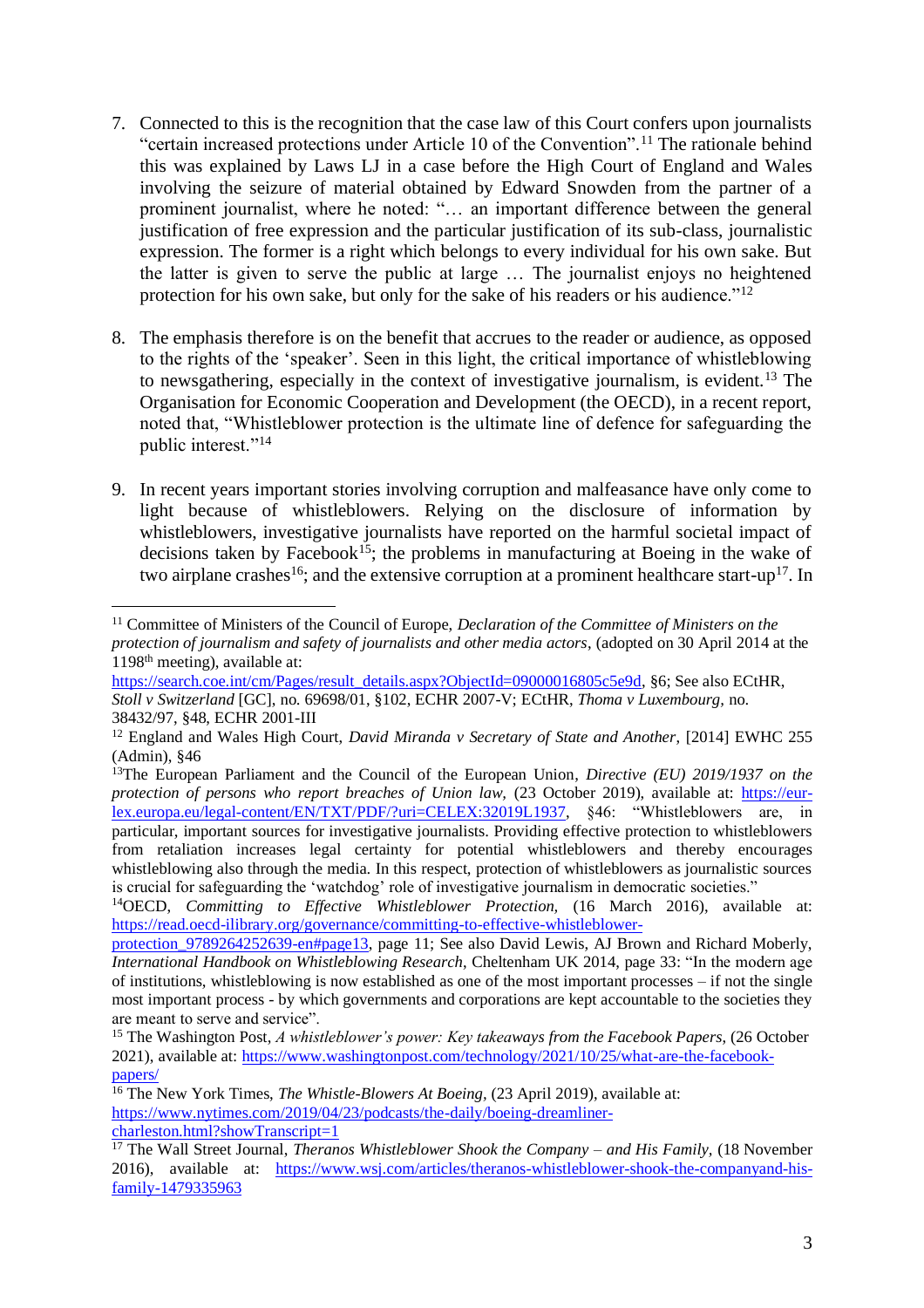2016, the BBC and The Guardian, among others, published the 'Panama Papers' which detailed the offshore tax arrangements of leading politicians and other public figures. The documents were originally obtained by the German newspaper *Süddeutsche Zeitung* from an anonymous whistleblower and passed to the International Consortium of Investigative Journalists.<sup>18</sup> In 2021 more than 11 million leaked documents, collectively referred to as the 'Pandora Papers', revealed the hidden offshore tax interests and activities of wealthy individuals from across the world. The papers identify unethical or corrupt practices of high-profile individuals from more than 90 countries. Each of these stories involved the corruption or malfeasance of private entities and their publication was undoubtedly in the public interest.

- 10. One aspect of newsgathering, relating to the right of access to information held by the state, can be given force through legislation, as is the case in many states within the territory of the Council of Europe. The other, more general, aspect involves the right to gather information on matters of public interest in order to pass that information on to the public. This distinction is relevant when considering the newsgathering methods available to, and deployed by, journalists in the context of disclosures relating to a private company for example.<sup>19</sup> It also highlights the close connection between effective protection for whistleblowers and the safeguarding of public interest newsgathering. State restrictions on the ability of journalists to access certain information should be subject to close scrutiny by the Court. Authority for this proposition can be found in *Dammann v Switzerland*, where the Court called for the 'closest scrutiny' of state restrictions on journalists' research and investigative activities on account of the danger to press freedom represented by such restrictions.<sup>20</sup>
- 11. The relationship between journalists and whistleblowers extends beyond the newsgathering phase into the publication phase. This Court has, on numerous occasions, emphasised that the press "has a duty to impart - in a manner consistent with its obligations and responsibilities - information and ideas on all matters of public interest".<sup>21</sup> The UN Special Rapporteur on freedom of expression and opinion, in his report to the UN Human Rights Council in 2012, noted that individuals carrying out a journalistic function "observe and describe events, document and analyse events, statements, policies, and any propositions that can affect society, with the purpose of systematizing such information and gathering of facts and analyses to inform sectors of society or society as a whole".<sup>22</sup>
- 12. Consistent with this description this Court has recognised that the techniques of reporting, including editorial decisions about content, are matters for the media and not for courts,

<sup>18</sup> See The Guardian, *Panama Papers – A special investigation into the leaked documents created by Panamanian law firm Mossack Fonseca,* (8 April 2016)*,* available at:

<https://www.theguardian.com/news/series/panama-papers>

 $19$  See  $$26$  below

<sup>20</sup> ECtHR, *Dammann v Switzerland*, no. 77551/01, §52, 25 April 2006; ECtHR, *Társaság a Szabadságjogokért v Hungary*, no. 37374/05, §26, 14 April 2009: "…the most careful scrutiny on the part of the Court is called for when the measures taken by the national authority are capable of discouraging the participation of the press, one of society's "watchdogs", in the public debate on matters of legitimate public concern, even measures which merely make access to information more cumbersome". <sup>21</sup> ECtHR, *Bédat v Switzerland* [GC], no. 56925/08, §50, 29 March 2016.

<sup>22</sup> United Nations Human Rights Council, *Report of the Special Rapporteur on the promotion and protection of the right to freedom of opinion and expression*, *Frank La Rue*, UN Doc. No. A/HRC/20/17, (4 June 2012), available at: [https://www.ohchr.org/Documents/HRBodies/HRCouncil/RegularSession/Session20/A-HRC-](https://www.ohchr.org/Documents/HRBodies/HRCouncil/RegularSession/Session20/A-HRC-20-17_en.pdf)20-17 en.pdf, §3-4.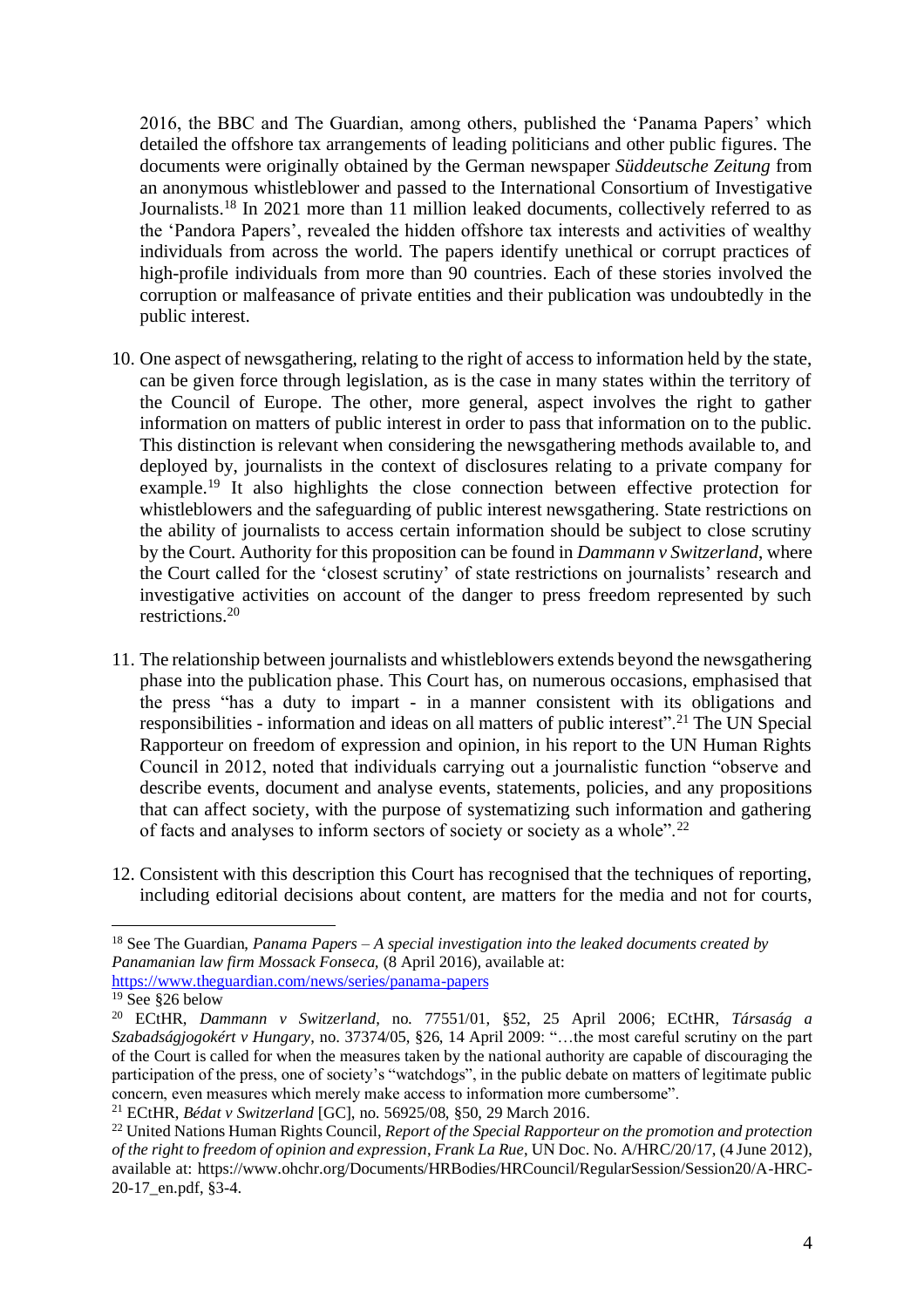including domestic courts, to determine.<sup>23</sup> In that respect, it has stated that journalists enjoy the freedom to choose which news items that come to their attention they will deal with and how they will report on them.<sup>24</sup> This approach is important in the context of the practical realities of modern day reporting and whistleblowing.<sup>25</sup> Largescale data breaches and leaks now regularly affect private organisations and institutions. That content can be detailed and relate to complex topics such as tax avoidance across multiple jurisdictions. It can be disseminated across multiple platforms – television, radio, print and online – to reach different audiences.

- 13. Journalists are required to make that information accessible to the public in a way that can be understood.<sup>26</sup> Where that information relates to an ongoing public debate on a matter of controversy, this Court has recognised the important contribution journalists can make to the continuation of that debate through the disclosure of further, relevant information.<sup>27</sup> In cases involving the public interest courts should be slow to apply an overly rigorous approach to how journalists report on that information. Otherwise, as this Court has noted, they could be unduly deterred from discharging their function of keeping the public informed, which would have serious implications for the media's ability to carry out its role as a 'public watchdog'.<sup>28</sup>
- 14. Such an approach would also be likely to have a significant impact on potential whistleblowers, operating in the public and private sphere, when an individual is considering whether to disclose information they consider to be in the public interest. These concerns were recognised by the Parliamentary Assembly of the Council of Europe in its 2019 Resolution which emphasised the importance of ensuring that whistleblower protection should not be "[subject to] subjective and unpredictable conditions (...), without clear and precise indications of what is expected from the potential whistleblower".<sup>29</sup>

<sup>23</sup> See, for instance, ECtHR, *Jersild v Denmark*, 23 September 1994, §31, Series A no. 298, "…the methods of objective and balanced reporting may vary considerably, depending among other things on the media in question. It is not for this Court, nor for the national courts for that matter, to substitute their own views for those of the press as to what technique of reporting should be adopted by journalists."; ECtHR, *Fressoz and Roire v France* [GC], no. 29183/95, §52, ECHR 1999-I; ECtHR, *MGN Limited v the United Kingdom*, no. 39401/04, §145, 18 January 2011

<sup>24</sup> ECtHR, *Couderc and Hachette Filipacchi Associés v France* [GC], no. 40454/07, §31 and 139, ECHR 2015 (extracts)

<sup>&</sup>lt;sup>25</sup> For example, in relation to the Pandora Papers, the scale and complexity of information obtained by the International Consortium of Investigative Journalists, who worked with over 140 media organisations in coordinating the publication of the material

<sup>26</sup> For example, see *Fressoz and Roire v France* (2001) 31 EHRR 28 Le Canard Enchaîné published the salary of the chairman of Peugeot, (which was publicly available information) and also, by way of confirmation, photographs of the relevant part of his tax assessment, which was confidential and could not lawfully be published. The Court held that the conviction of the journalists for publishing the assessment infringed their right of free speech under article 10: "If, as the Government accepted, the information about M. Calvet's annual income was lawful and its disclosure permitted, the applicants' conviction merely for having published the documents in which the information was contained, namely the tax assessments, cannot be justified under article 10. In essence, that article leaves it for journalists to decide whether or not it is necessary to reproduce such documents to ensure credibility."

<sup>27</sup> ECtHR, *Dammann v Switzerland*, no. 77551/01, §54, 25 April 2006

<sup>28</sup>ECtHR, *Bozhkov v Bulgaria*, no. 3316/04, 19 April 2011

<sup>29</sup> Parliamentary Assembly of the Council of Europe, *Resolution 2300 (2019) Improving the protection of whistle-blowers all over Europe*, (1 October 2019), available at:

[http://assembly.coe.int/nw/xml/XRef/Xref-XML2HTML-en.asp?fileid=28150&lang=en,](http://assembly.coe.int/nw/xml/XRef/Xref-XML2HTML-en.asp?fileid=28150&lang=en) §12.7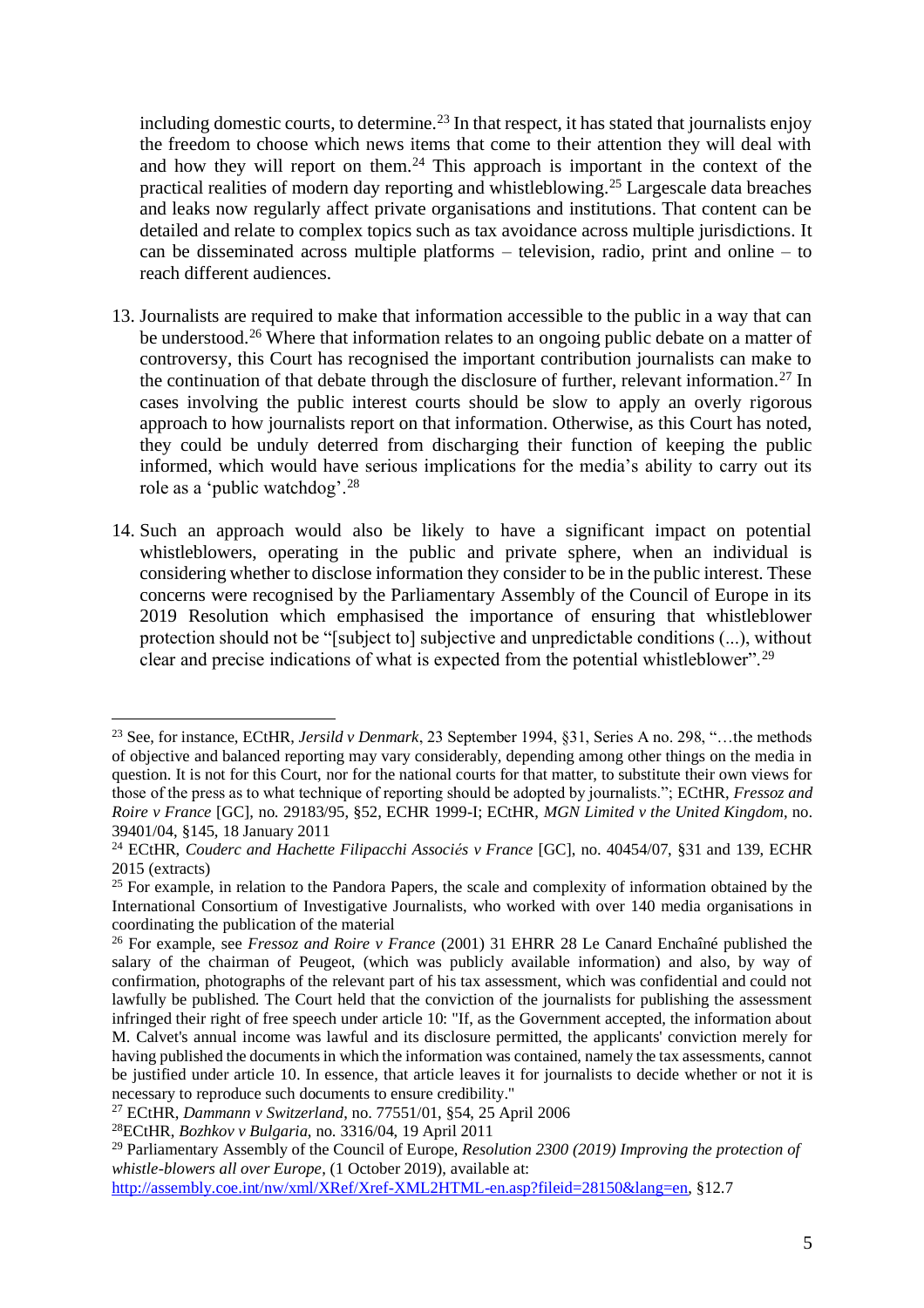### **The emerging legislative consensus of the importance of ensuring whistleblower protection, having regard to reporting on matters of public interest.**

- 15. The definition of a whistleblower varies across international treaties and domestic legislation. The UN Special Rapporteur on freedom of expression and opinion provides a principled definition, underpinned by the established objectives of whistleblowing - the right to know, accountability, and democratic governance: "a whistle-blower is a person who exposes information that he or she reasonably believes, at the time of disclosure, to be true and to constitute a threat or harm to a specified public interest, such as a violation of national or international law, abuse of authority, waste, fraud, or harm to the environment, public health or public safety".<sup>30</sup> There is a clear state interest in ensuring that their laws on whistleblowing encourage members of the public to reveal these threats or harms.
- 16. However, there is a key practical difficulty inherent in whistleblowing in the private sector that can impede that interest. The prospect of prolonged and expensive litigation brought by a powerful, well-resourced corporation can have a chilling effect on the willingness of employees to come forward. Taking this into account, the importance of ensuring potential whistleblowers can rely on clear, consistent, and accessible standards of protection in the case of disclosure of public interest information cannot be overstated. Any uncertainty as to the law is bound to have a chilling effect.
- 17. At the Council of Europe level, the Committee of Ministers in its 2014 Recommendation has recognised the importance of protection for both public and private sector whistleblowers who report or disclose information relating to a threat to the public interest, including to the public in the context of their work-based relationship.<sup>31</sup> The 2019 Resolution urged states to "improve the protection of whistle-blowers throughout Europe"<sup>32</sup> Notably, in the context of protection, it endorsed the EU's 2019 Whistleblowing Directive (the Directive), which provides for protection to any person working in the private or public sector who, having received information related to a breach of EU law in a work-related context, makes a report regarding alleged wrongdoing. <sup>33</sup>
- 18. Importantly, the Resolution invites Council of Europe member states that are also members of the EU to adopt its provisions, while adding that reports of violations or abuses of their national law should be protected according to the same principles. For non-EU Council of Europe member states the Resolution invites them to adapt their legislation in this area or adopt new laws based on the EU's approach.<sup>34</sup>
- 19. When the draft Directive was announced in 2018, the First Vice-President of the European Commission, Frans Timmermans, stated: "if we better protect whistleblowers, we can

<sup>30</sup> United Nations General Assembly, *Report of the Special Rapporteur on the promotion and protection of the right to freedom of opinion and expression*, UN DOC A/70/361 (8 September 2015), available at: [https://www.undocs.org/A/70/361,](https://www.undocs.org/A/70/361) §28

<sup>31</sup> Committee of Ministers of the Council of Europe, *Recommendation CM/Rec (2014)7 of the Committee of Ministers to member States on the protection of whistleblowers* (adopted on 30 April 2014 at the 1198th meeting), available at: [https://rm.coe.int/16807096c7,](https://rm.coe.int/16807096c7) §1

<sup>32</sup> Parliamentary Assembly of the Council of Europe, *Resolution 2300 (2019) Improving the protection of whistle-blowers all over Europe*, (1 October 2019), available at:

<http://assembly.coe.int/nw/xml/XRef/Xref-XML2HTML-en.asp?fileid=28150&lang=en>  $\overline{33}$  *Id.*,  $\overline{87} - 9.2$ 

<sup>34</sup> *Id.,* §11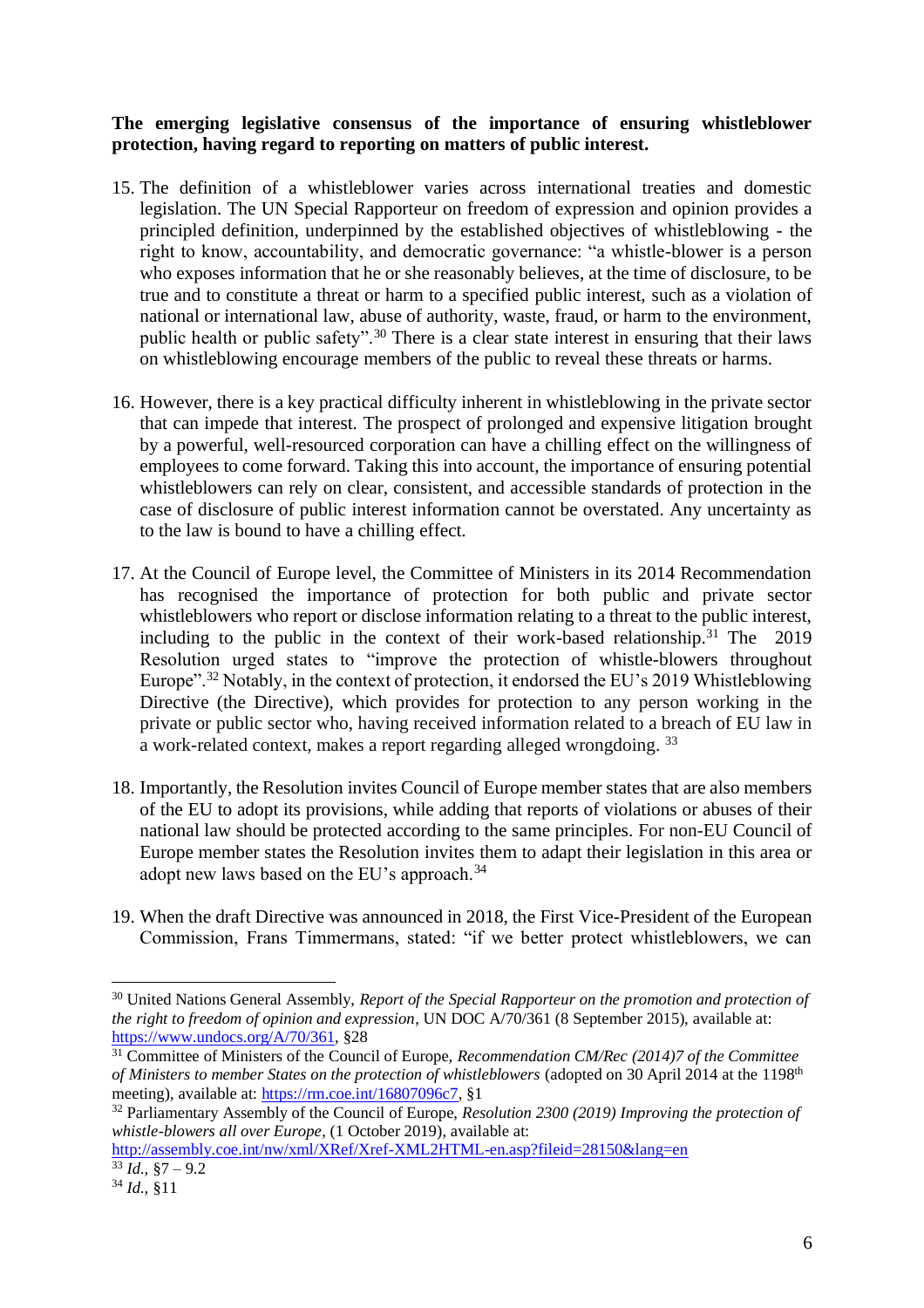better detect and prevent harm to the public interest such as fraud, corruption, corporate tax avoidance or damage to people's health and the environment".<sup>35</sup> While the Directive only mandates 'minimum' protections for whistleblowers it expressly authorises member states to enact laws that will advance the ability of Member States to detect and prosecute corruption, protect the environment, and enhance the rule of law.<sup>36</sup> Protection is referenced extensively throughout the Directive.<sup>37</sup> Member states are encouraged to put in place robust whistleblower laws that provide adequate protection, incentivise reporting, and provide the necessary assistance to law enforcement agencies to effectively combat corruption. The Directive offers clear guidance on how states can most effectively enact laws to ensure the widest possible protection.<sup>38</sup> Importantly, in the context of disclosures made by the employee of a corporation for example, it does not make that protection conditional on factors relating to any harm such disclosures might cause to that private entity.<sup>39</sup>

- 20. The Directive also recognises the importance of whistleblowers as sources for investigative journalists reporting on public interest matters. The preamble refers to the importance of creating legal certainty for protection of potential whistleblowers to encourage whistleblowing through the media, noting that "in this respect, protection of whistleblowers as journalistic sources is crucial for safeguarding the 'watchdog' role of investigative journalism in democratic societies".<sup>40</sup> The Directive goes on to provide that a whistleblower can disclose information directly to the press where this is done "pursuant" to specific national provisions establishing a system of protection relating to freedom of expression and information".<sup>41</sup>
- 21. The emphasis on whistleblower protections can be found in other regions. The Inter American Commission on Human Rights (the IACHR) has said that whistleblowing is a key element in the fight against corruption.<sup>42</sup> The Inter-American Convention Against Corruption, provides that "the States Parties agree to consider the applicability of measures within their own institutional systems to create, maintain and strengthen … systems for

<sup>&</sup>lt;sup>35</sup> European Commission, *Whistleblower protection: Commission sets new, EU-wide rule* (23 April 2018), available at[: https://ec.europa.eu/commission/presscorner/detail/en/IP\\_18\\_3441](https://ec.europa.eu/commission/presscorner/detail/en/IP_18_3441)

<sup>36</sup> The European Parliament and the Council of the European Union, *Directive (EU) 2019/1937 on the protection of persons who report breaches of Union law,* (23 October 2019), available at: [https://eur](https://eur-lex.europa.eu/legal-content/EN/TXT/PDF/?uri=CELEX:32019L1937)[lex.europa.eu/legal-content/EN/TXT/PDF/?uri=CELEX:32019L1937](https://eur-lex.europa.eu/legal-content/EN/TXT/PDF/?uri=CELEX:32019L1937)

<sup>&</sup>lt;sup>37</sup> *Id.*, See for example Article 6 - Conditions for protection of reporting persons 1. Reporting persons shall qualify for protection under this Directive provided that: (a) they had reasonable grounds to believe that the information on breaches reported was true at the time of reporting and that such information fell within the scope of this Directive; and (b) they reported either internally in accordance with Article 7 or externally in accordance with Article 10 or made a public disclosure in accordance with Article 15.

<sup>&</sup>lt;sup>38</sup> The Directive encourages states to expand protections to cover disclosures permitted under international anticorruption conventions signed by member states; interpret articles relating to measures of protection in a way that ensures whistleblowers are not chilled from making disclosures; and to utilise language that has proven effective in protecting whistleblowers.

<sup>&</sup>lt;sup>39</sup> Connected to this point, the preamble to the Directive notes that it draws upon the case law of this Court on the right to freedom of expression, and the Council of Europe 2014 Recommendation on the Protection of Whistleblowers. See, The European Parliament and the Council of the European Union, *Directive (EU) 2019/1937 on the protection of persons who report breaches of Union law,* (23 October 2019), available at: [https://eur-lex.europa.eu/legal-content/EN/TXT/PDF/?uri=CELEX:32019L1937,](https://eur-lex.europa.eu/legal-content/EN/TXT/PDF/?uri=CELEX:32019L1937) §31 of the Preamble <sup>40</sup> *Id.,* §46 of the Preamble

<sup>41</sup> *Id.,* Article 15

<sup>42</sup> IACHR, *Corruption and Human Rights in the Americas: Inter-American Standards*, OEA/Ser.L/V/II. Doc No. 236 (6 December 2019), available at:

[https://www.oas.org/en/iachr/reports/pdfs/CorruptionHR.pdf,](https://www.oas.org/en/iachr/reports/pdfs/CorruptionHR.pdf) §415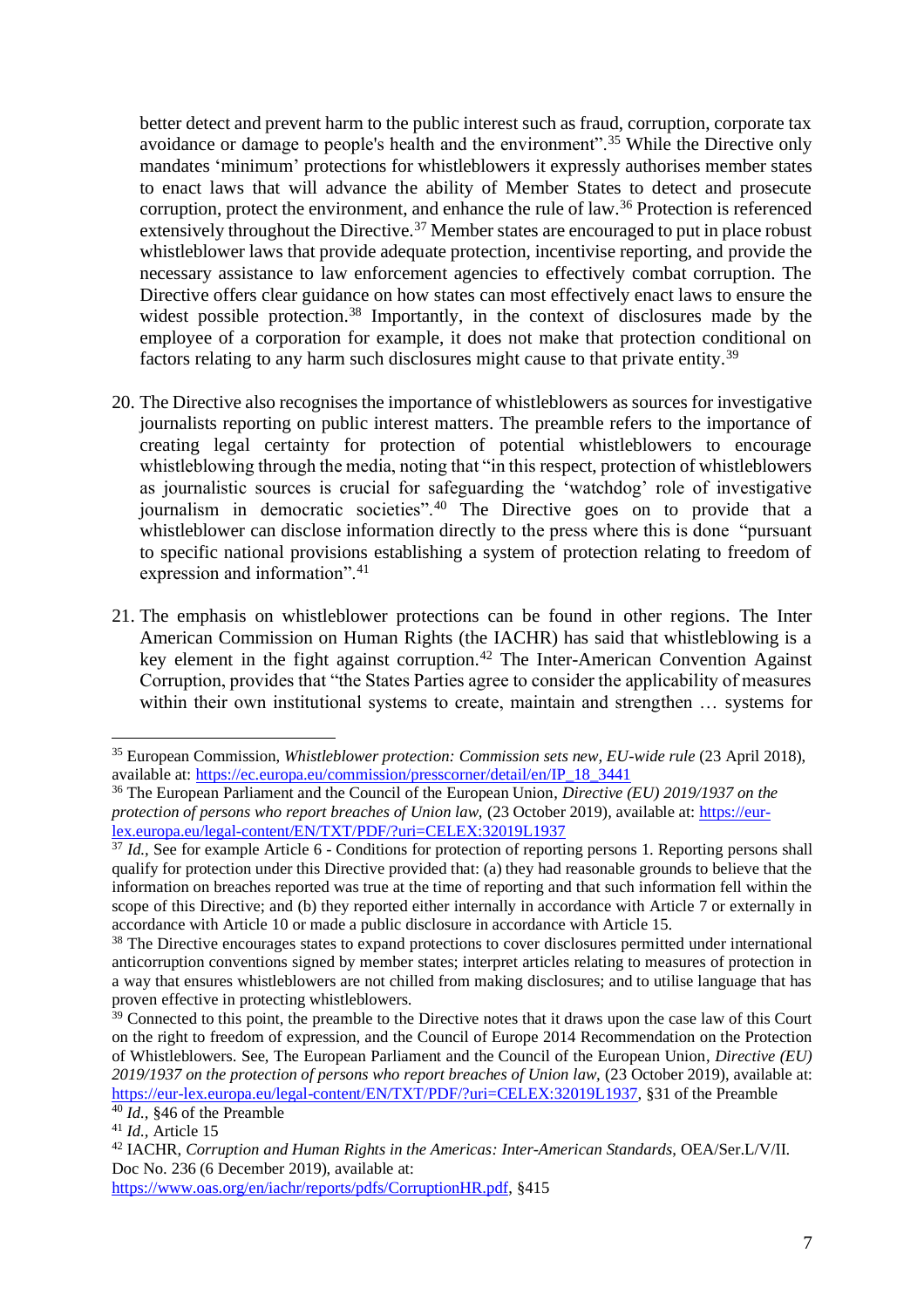protecting public servants and private citizens who, in good faith, report acts of corruption, including protection of their identities, in accordance with their Constitutions and the basic principles of their domestic legal systems."<sup>43</sup> The IACHR has recommended that states: "Adopt, adapt, and implement national whistleblower protection frameworks. The law should ensure that those who expose wrongdoing, gross mismanagement, human rights violations, violations of humanitarian law, or other threats to the general public interest are protected from legal, administrative, or employment-related penalties, even when their actions violate a rule or contract, so long as at the time of disclosure they had reasonable grounds to believe that the information disclosed was substantially true and exposed information about harm to public interests or potential human rights violations".<sup>44</sup> The African Union Convention on Preventing and Combating Corruption 2003 includes provisions on whistleblowing, protection of witnesses and sanctions for false reporting. It states that "State Parties undertake to ... adopt legislative and other measures to protect informants and witnesses in corruption and related offences, including protection of their identities … that ensure citizens report instances of corruption without fear of consequent reprisals."<sup>45</sup>

- 22. More generally, the UN Convention Against Corruption provides for protections of witnesses and experts and their relatives from retaliation including limits on disclosure of their identities.<sup>46</sup> It envisions countries adopting protections for reporting of corruption by any person: "Each State Party shall consider incorporating into its domestic legal system appropriate measures to provide protection against any unjustified treatment for any person who reports in good faith and on reasonable grounds to the competent authorities any facts concerning offences established in accordance with this Convention."<sup>47</sup> The UN Special Rapporteur on freedom of expression and opinion places particular emphasis on ensuring whistleblowers are adequately protected.<sup>48</sup> Related to this, and consistent with the importance of ensuring a high degree of legal certainty in this context, is the recognition that "the scope of protected disclosures should be easily understandable by potential whistle-blowers".<sup>49</sup>
- 23. The international legal framework therefore requires states to take appropriate measures to provide protection for whistleblowers.<sup>50</sup> At the national level, protection for whistleblowers

<sup>43</sup> OAS, *Inter-American Convention Against Corruption (B-58) adopted at the third plenary session held on 29 March 1996*, Article III Preventative Measures, available at:

[http://www.oas.org/en/sla/dil/inter\\_american\\_treaties\\_b-58\\_against\\_corruption.asp,](http://www.oas.org/en/sla/dil/inter_american_treaties_b-58_against_corruption.asp) §8

<sup>&</sup>lt;sup>44</sup> IACHR, *Annual Report of the Inter-American Commission on Human Rights, OEA/Ser.L/V/II Doc. 28,* (30 March 2021), available at: [http://www.oas.org/en/iachr/docs/annual/2020/Chapters/rele-en.PDF,](http://www.oas.org/en/iachr/docs/annual/2020/Chapters/rele-en.PDF) page 440

<sup>45</sup> African Union, *African Union Convention on Preventing and Combating Corruption* (date of force 5 August 2006), Article 5(5) and 5(6), available at: [https://au.int/sites/default/files/treaties/36382-treaty-](https://au.int/sites/default/files/treaties/36382-treaty-0028_-_african_union_convention_on_preventing_and_combating_corruption_e.pdf)0028 - african union convention on preventing and combating corruption e.pdf

<sup>46</sup> UNODC (2004), *United Nations Convention Against Corruption* (31 October 2003) Article 32, available at: [https://www.unodc.org/documents/treaties/UNCAC/Publications/Convention/08-50026\\_E.pdf,](https://www.unodc.org/documents/treaties/UNCAC/Publications/Convention/08-50026_E.pdf)

<sup>47</sup> *Id.,* Article 33

<sup>48</sup> UN General Assembly, *Report of the UN Special Rapporteur on the promotion and protection of the right to freedom of opinion and expression*, UN Doc No. A/70/361, (8 September 2015), available at: [https://www.undocs.org/A/70/361,](https://www.undocs.org/A/70/361) §26 – 57

<sup>49</sup> *Id.,* §33.

<sup>50</sup> See, UNODC, *United Nations Convention Against Corruption* (Article 33); OAS, *Inter American Convention Against Corruption* (Article 3(8); Council of Europe, *Civil Law Convention* (Article 9); African Union, *African Union Convention on Preventing and Combating Corruption* (Article 5(6)). For similar provision, see Council of Europe, *Criminal Law Convention on Corruption* (Article 22(a)). See also, OECD,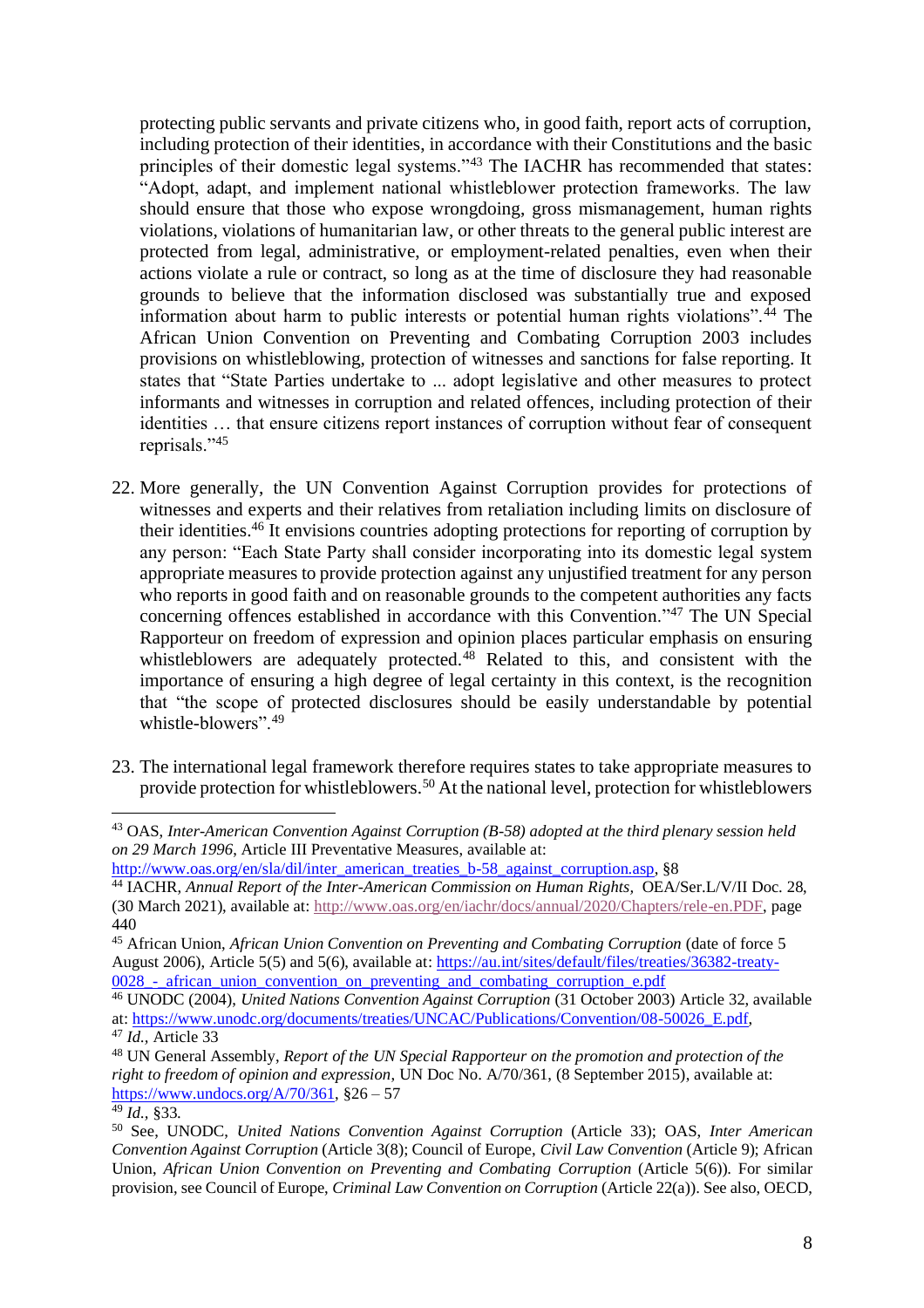may originate either from comprehensive and dedicated laws on whistleblower protection, or from specific provisions in different laws.<sup>51</sup> The consensus towards greater protection for whistleblowers is important also for press freedom. In particular, the focus on implementing laws that are sufficiently foreseeable, clear, and precise so that potential whistleblowers know how those laws will be applied is a critical factor in encouraging them to come forward.

#### **Relevant factors when considering whistleblowing in the context of private enterprise**

- 24. This Court's case law on whistleblowers has developed in the context of a consideration of the article 10 rights of private or semi-private employees.<sup>52</sup> In *Heinisch v Germany*, a case where the whistleblower worked for a limited liability company that was majority owned by a state entity, the Court recognised that article 10 was engaged and the balancing exercise undertaken between the public interest and any harm caused by the disclosure should be applied also where that information was obtained from a private entity: "The Court recalls in this context in a number of cases involving freedom of expression of civil or public servants, it has held that Article 10 applied to the workplace in general. It has further found that Article 10 of the Convention also applies when the relations between employer and employee are governed, as in the case at hand, by private law and that the State has a positive obligation to protect the right to freedom of expression even in the sphere of relations between individuals".<sup>53</sup> This approach is consistent with the broader trend toward states enacting whistleblowing protection laws that protect private employees.<sup>54</sup>
- 25. Proceeding from the starting point that the proportionality assessment of any restriction on the right of freedom of expression will need to consider and give sufficient weight to the importance of that right in the context of the publication of public interest information, the Intervener submits that this Court should bear in mind certain factors, some of which are either not present or less prominent in the state employee context, that are relevant to cases involving whistleblowing and private employees.
- 26. First, seen from the perspective of the press, there are means available to obtain information from state institutions that do not exist in relation to private entities. This Court, in *Magyar Helsinki Bizottság v Hungary*, in stating that "the time has come to clarify the classic principles" held that it did not consider "that it is prevented from interpreting Article 10 (1) of the Convention as including a right of access to information".<sup>55</sup> In a key passage setting out the principle that applies in the context of requests for access to information held by

*Anti-bribery Recommendation*, which calls for the protection of whistleblowers in the public and private sector.

<sup>51</sup> See for example United Kingdom, Public Interest Disclosure Act 1998; Ireland, Protected Disclosures Act (No.14 of 2014); Slovenia, Articles 23-25 of the Integrity and Prevention of Corruption Act, which was adopted in 2010 and subsequently amended in 2011, include protection for individuals in the public and private sectors who report corruption and unethical or illegal conduct; Japan's Whistleblower Protection Act (2006) provides protection from dismissal and unfair treatment for public and private sector whistleblowers who report to enforcement authorities, and, in some cases, to external parties such as labour unions and the media; New Zealand's Protected Disclosures Act 2000 (PDA) provides private sector whistleblower protection for employees who report, in good faith, serious wrongdoing in or by an organisation.

<sup>52</sup> ECtHR, *Guja v Moldova* [GC], no. 14277/04, §72, ECHR 2008

<sup>53</sup> ECtHR, *Heinisch v Germany,* no. 28274/08, §44, ECHR 2011 (extracts)

<sup>54</sup> See for example §17 above

<sup>55</sup> ECtHR, *Magyar Helsinki Bizottság v Hungary* [GC], no. 18030/11, §149, 8 November 2016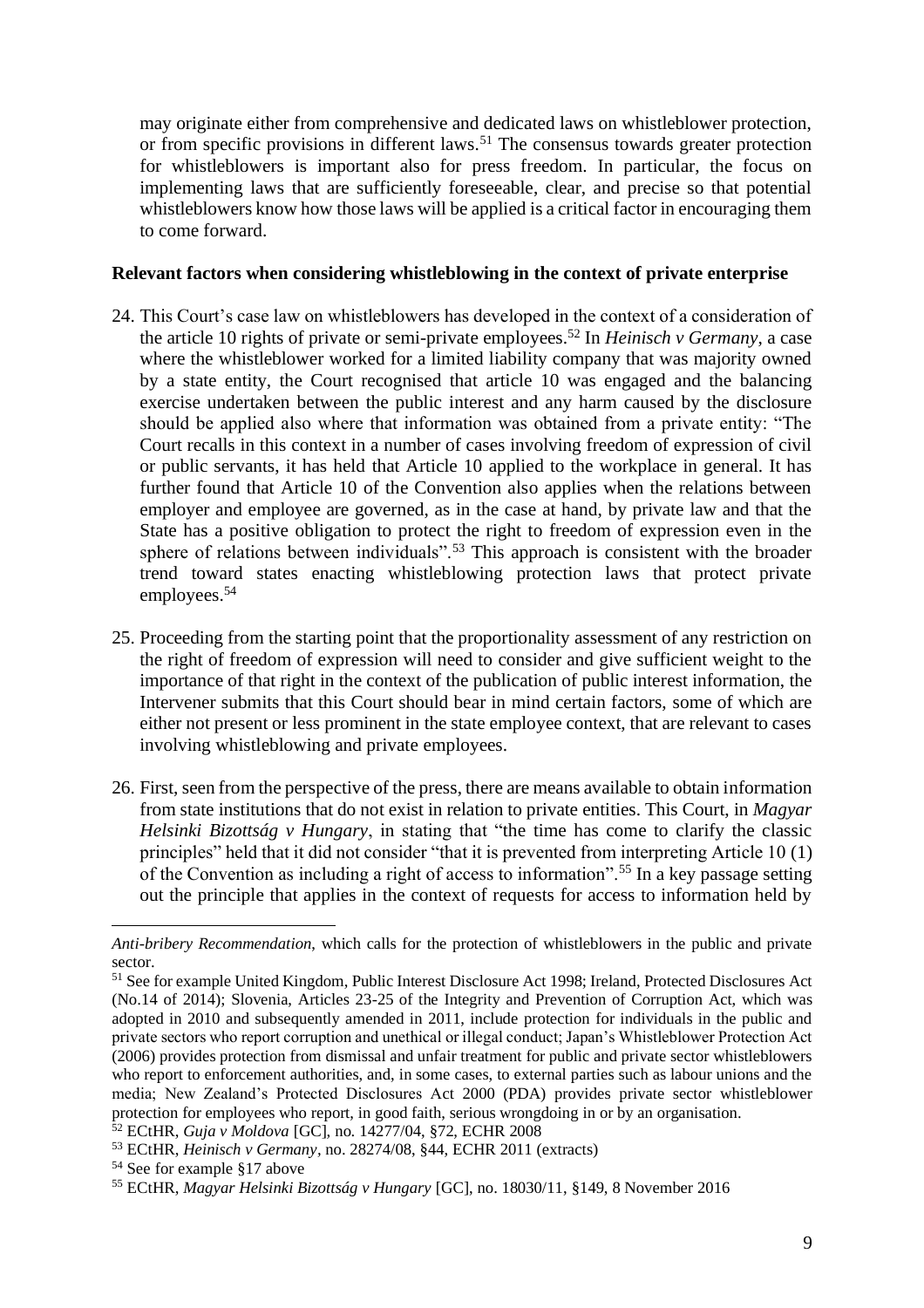the state, the Court held that the right "may arise, firstly, where disclosure of the information has been imposed by a judicial order which has gained legal force (which is not an issue in the present case) and, secondly, in circumstances where access to the information is instrumental for the individual's exercise of his or her right to freedom of expression, in particular "the freedom to receive and impart information" and where its denial constitutes an interference with that right."<sup>56</sup>. In addition, national public account committees and parliamentary committees can provide a further means of obtaining information from state institutions. The unavailability of these methods of obtaining information from private entities reinforces the importance, for the press, of whistleblowers being able to disclose to them public interest information.

- 27. Second, the Court has, on a number of occasions, noted the "duty of loyalty, reserve and discretion" employees owe their employers.<sup>57</sup> The Court has gone on to say that "this is particularly so in the case of public service, since the very nature of public service requires its employees to be bound by such a duty".<sup>58</sup> Disclosure by state employees of information obtained in the course of their work, even on matters of public interest, will therefore be examined in the light of those duties of loyalty and discretion.<sup>59</sup> While this type of relationship is a particular feature of whistleblowing, the Intervener respectfully submits that it should apply to a lesser degree where the disclosure of information is by a private employee. Support for this approach can be found in the particular emphasis the Court places on the existence of the duties outlined above in the context of public service.<sup>60</sup> The rationale for this approach can be found in the distinction between the aim of the state, which is or should be the public good, and the aim of private enterprise, which is profit.
- 28. Third, the Court has held that a state employee should enjoy whistleblower protection particularly where that individual is the only person, or part of a small category of persons, aware of what is happening at work and is therefore best placed to act in the public interest by alerting the employer or the public at large.<sup>61</sup> This approach should apply at least to the same extent for private employees. The Court will note that in *Guja*, where it identified this factor as a relevant consideration in its analysis of the case, it relied on a statement from the Explanatory Report to the Council of Europe's Civil Law Convention on Corruption which refers to both public and private employees: "In practice corruption cases are difficult to detect and investigate and employees or colleagues (whether public or private) of the persons involved are often the first persons who find out or suspect that something is wrong."<sup>62</sup>

<sup>56</sup> *Id.,*§156

<sup>57</sup> ECtHR, *Vogt v Germany*, 26 September 1995, §53, Series A no. 323; ECtHR, *Kudeshkina v Russia*, no. 29492/05, §85, 26 February 2009; and ECtHR, *Langner v Germany*, no. 14464/11, §39, 17 September 2015.

<sup>58</sup> *Id.*

<sup>59</sup> See ECtHR, *Kudeshkina v Russia*, no. 29492/05, §93 and 94, 26 February 2009

<sup>60</sup> ECtHR, *Vogt v Germany*, 26 September 1995, §53, Series A no. 32.

<sup>61</sup> ECtHR, *Guja v Moldova* [GC], no. 14277/04, §72 and 74; and ECtHR, *Heinisch v Germany,* no. 28274/08, §63, ECHR 2011 (extracts)

<sup>&</sup>lt;sup>62</sup> Council of Europe, *Explanatory Report to the Civil Law Convention on Corruption*, Treaty No. 174, (1999), §68, available at:

[https://rm.coe.int/16800cce45#:~:text=The%20Civil%20Law%20Convention%20aims,of%20obtaining%2](https://rm.coe.int/16800cce45#:~:text=The%20Civil%20Law%20Convention%20aims,of%20obtaining%20compensation%20for%20damage) [0compensation%20for%20damage,](https://rm.coe.int/16800cce45#:~:text=The%20Civil%20Law%20Convention%20aims,of%20obtaining%20compensation%20for%20damage)